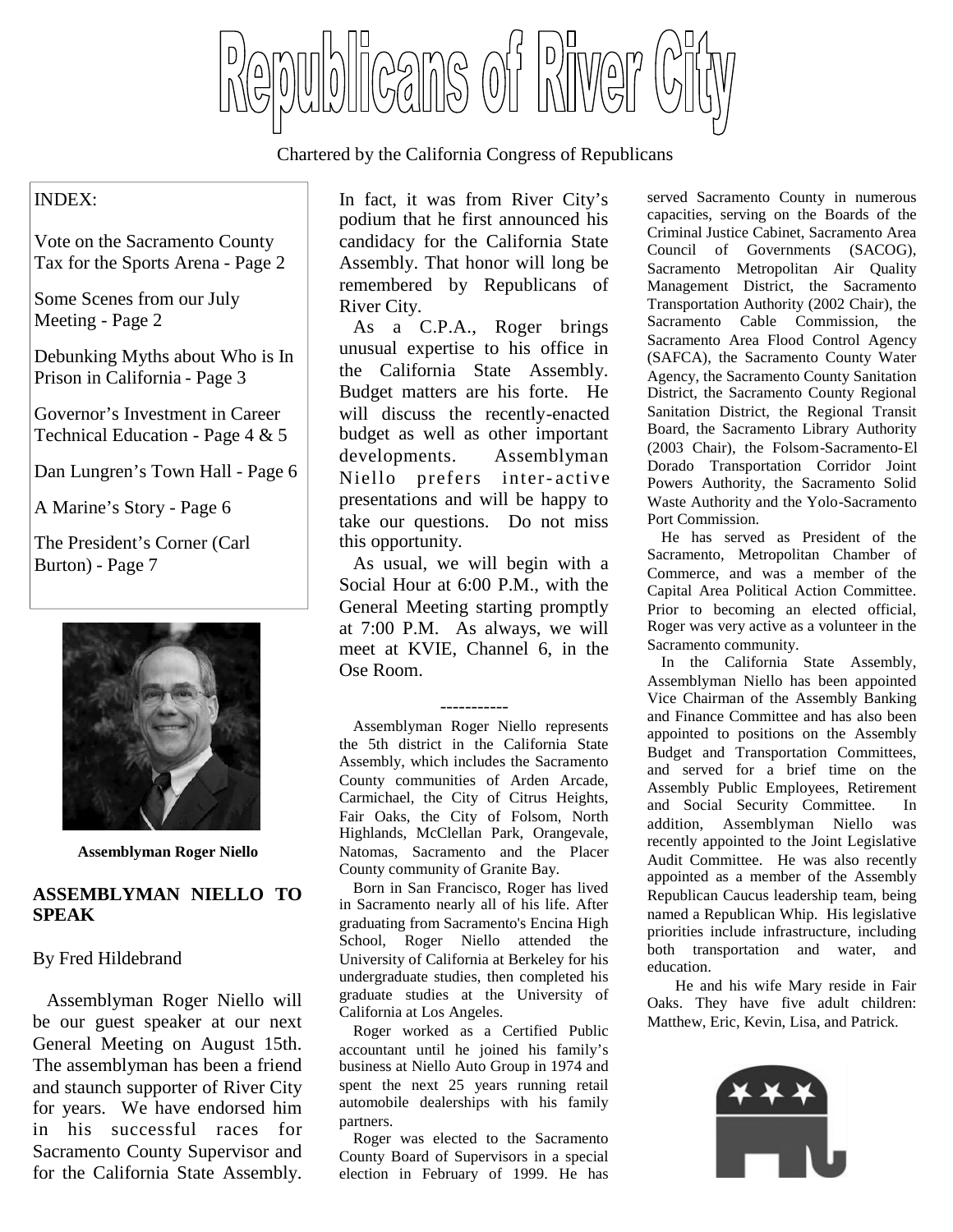#### **Page 2**

## **VOTE ON THE SACRAMENTO COUNTY TAX FOR A NEW SPORTS ARENA**

The board of Republicans of River City voted at their regular meeting on August 2, 2006 to place before the members of RRC the pro's and con's of the proposed Sacramento County sales tax increase of ¼ percent which is, among other things, to be used to build a new sports arena for the Sacramento Kings.

The board voted unanimously that the membership body take a position - support or oppose - on this additional tax.

At our regular membership meeting on August 15, fifteen minutes will be set aside for arguments from the Yes side and fifteen minutes from the No side.

Please come to this meeting prepared to ask questions and to take a vote on this proposed tax increase.



#### **SOME SCENES FROM OUR JULY MEETING**

Joe Shumate was our guest speaker at our General Meeting on July 18th and true to form, Joe gave us a insight into the upcoming general election that was invaluable.

Among other insights Joe gave us chapter and verse regarding how he views the outcome for the constitutional races (Governor Schwarzenegger in good position, others close) and how he thinks the election will unfold over the next few months.

Here are a few pictures from our July meeting:



Joe addresses us



and tells us about his experiences with Russian President Boris Yelstin's reelection campaign in 1996. When he began that campaign Mr. Yelstin was behind and the Communist candidate was the odds on favorite to win. When Joe finished, Mr. Yelstin was the winner.



As you can see from this picture, our members were very interested in everything that Joe has to tell us that evening.

In addition to listening to Joe Shumate, Republicans of River City also celebrated the b i r t h d a y o f G o v e r n o r Schwarzenegger.



Here you see much of the cake that Mary Pearson made for the celebration, and believe me it was a very good cake.

Speaking of Mary, here is a picture of Mary and her granddaughter. Both enjoyed the birthday party for Governor Schwarzenegger as did the rest of us. Thank you, Mary!



And finally, here is a picture of Joe Shumate, Carl Burton, Fred and Patty Hildebrand (as you know, Fred is our Speakers Chairman and he has brought us many quality speakers over the past several years; take a bow, Fred. You deserve a big round of applause from all the members of RRC!

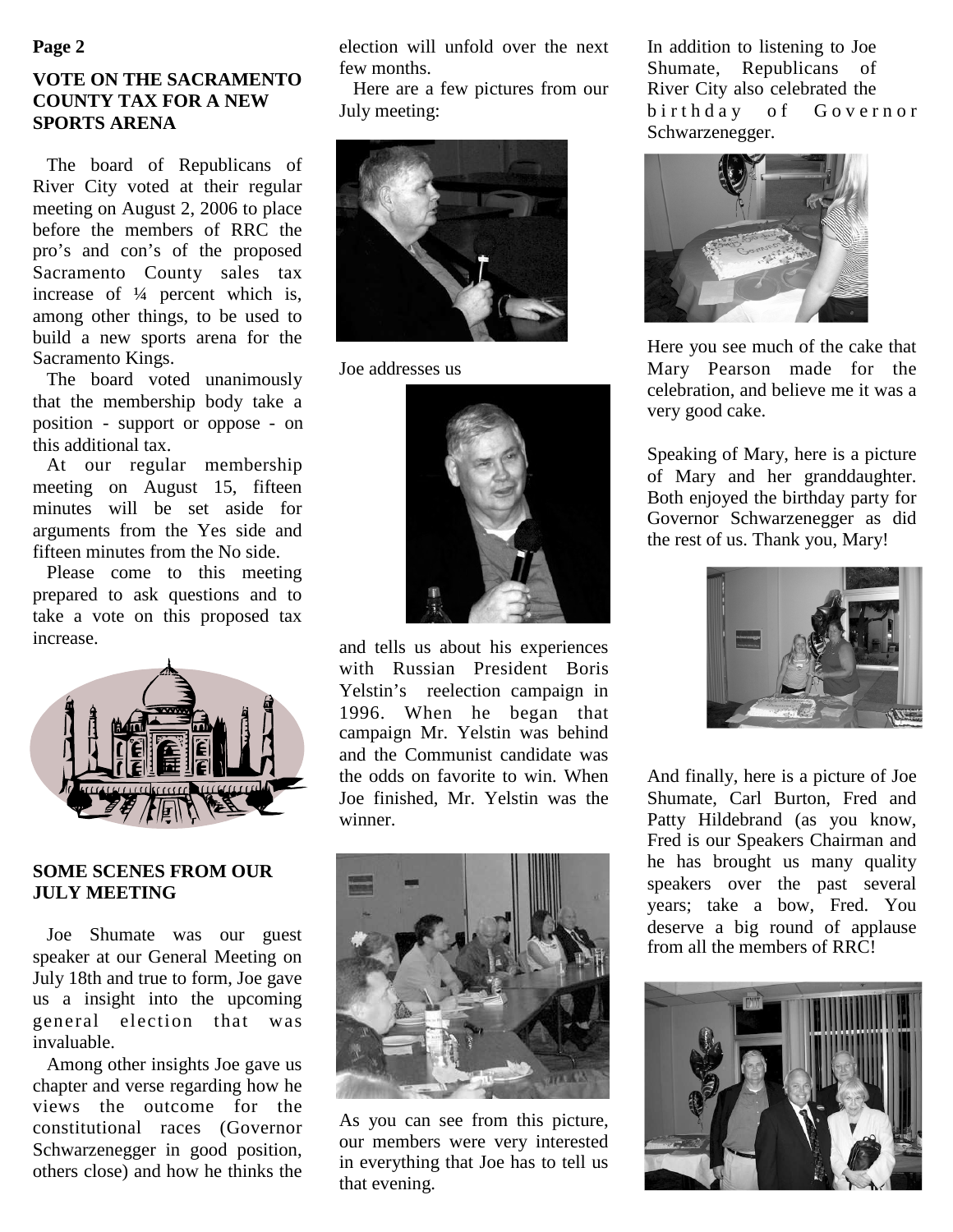#### **DEBUNKING MYTHS ABOUT WHO IS IN PRISON IN CALIFORNIA**

by Senator Chuck Poochigian

Over 85% of Inmates Convicted of Crimes against Persons, Serious and Violent Felonies, or Prior Felonies

"Prisoner rights advocates have argued that California's prison system is full of non-violent, non-serious offenders. An objective analysis of the system refutes that argument. California's prisons house some of the most dangerous felons in the nation, and any reform effort must acknowledge that fact."

Opponents of California's correctional system argue that California's prisons are full of lowlevel felons, and drug addicts. Furthermore, they overlook the fact that with the advent of tougher sentences for repeat offenders, Californians are safer. Our crime rate dropped from the 4th highest in the nation in 1993 to 29th in the nation by 1999. Additionally, since 1999 our rate of incarceration per capita also dropped significantly.

This document looks at the prison population as it exists compared to the myths. It also breaks down our prison population to show that the vast majority are in for serious or violent crimes, crimes against the person, or crimes aggravated by prior felony convictions.

Breaking Down California's Prison Population:

For every 100 felonies reported, there are 40 adult arrests, leading to 28 convictions that result in only 5 offenders sent to prison. First time offenders are rarely sentenced to prison, except for violent crimes. 80% of all inmates have been convicted of felonies prior to their current commitment offense. 54% of all inmates have had three or more prior convictions, while 12% have 11 or more convictions. Overall, California prisoners have a greater number of prior criminal sentences than inmates in other states.

A 2005 California Department of Corrections and Rehabilitation Census of California's prison inmate

population shows that at least 85.5% of male inmates were convicted of crimes against the person, serious or violent crimes, or crimes aggravated by prior felony convictions. Only 14.5% of offenders were committed for offenses which appear to be nonserious (theft crimes or possession of a controlled substance).

Low Level Commitment Offenses May Understate Criminal History

Approximately 23,000 or 14.5% of male inmates in California's state prisons are identified by a commitment offense of drug possession, commercial burglary, or theft offenses without a prior strike. While these are relatively low level offenses, the commitment offense does not necessarily tell the full picture. Commitment offenses are the offense the offender is in jail for at that point in time. However, a prisoner's sentence is a reflection of their current commitment offense which may also be affected by their past criminal history.

Understatement of Risk Example: Sex Offenders

It is important that any policy changes reflect on the entire criminal history of the offender before making decisions about treatment or community-based options. Commitment offense data on its face may understate the criminal history of the offender. Sex offenders are a good example. The 2005 CDCR report indicates that 14,000 male commitments are for sex offenses. However, the report also indicates that 21,000 inmates would be required to register as sex offenders when released. This means that there are at least 7,000 offenders whose current offense is a non-sex related crime but who have a prior history which includes one or more sex offenses. If the state adopted a policy change that releases so-called low level offenders without consideration of their prior criminal histories, the state could inadvertently release sex offenders back into our community.

Are Proposition 36-Eligible Offenders In State Prison?

It has been suggested that California's prisons are filled with as many as 23,000 Proposition 36eligible prisoners. However, given the limitations outlined in Proposition 36, it is unlikely this is the case. Background:

Proposition 36 was passed in November, 2000 and allows first and second time felons convicted of drug possession the opportunity to receive substance abuse treatment instead of incarceration. Proposition 36 does not apply to felons convicted of drug sales, manufacturing, or possession with intent to sell.

California

Department of Corrections and Rehabilitation indicates that 14,325 prisoners are in state prison for the possession of controlled substances, considerably less than the 23,000 suggested (as of December 31, 2005, only 12,793 male prisoners and 1,532 female prisoners were in prison for the possession of a controlled substance). Moreover, few if any of these inmates are Proposition 36 eligible.

Proposition 36 was designed to ensure that only low level offenders enter the system and excluded felons convicted of drug possession if:

1. The offender committed another crime at the same time he or she was arrested for possession of controlled substances.

2. If the offender had a prior conviction for a serious or violent felony (a "strike") within the last five years.

3. The felon had three or more possession convictions following the passage of Proposition 36.[i]

4. Individual offenders refused treatment.

5.A person on parole who commits a non-drug possession offense or who violates a non-drug-related condition of parole.

While the CDCR data does not indicate whether the 14,325 offenders fall within these five categories, it stands to reason there are few of the 14,325 inmates, if any, that are Proposition 36 eligible.

Real Data/Real Decisions

The bottom line is that the Legislature must ignore the rhetoric and look at the facts when assessing any prison reform proposal.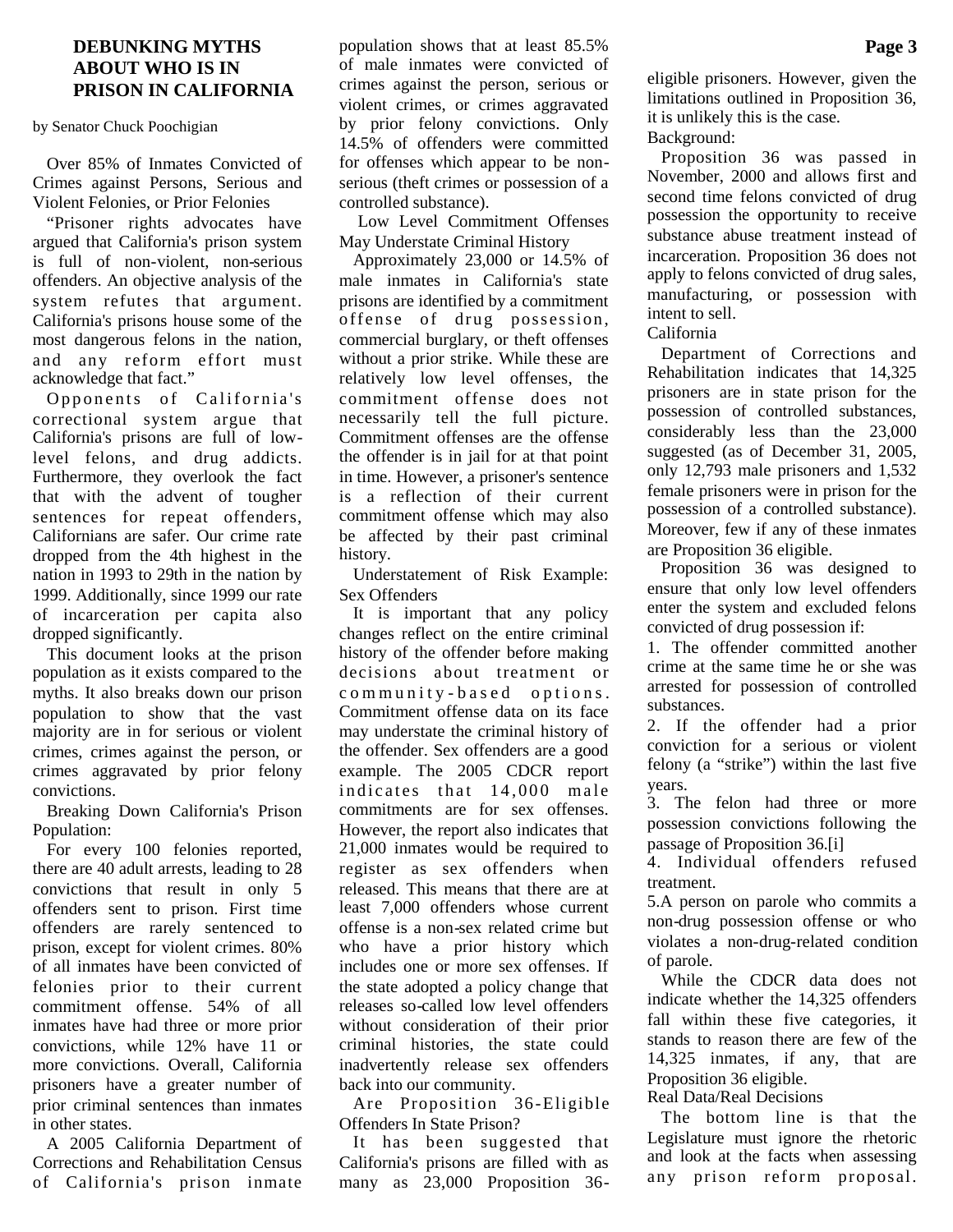#### **GOVERNOR'S CORNER**



Arnold Schwarzenegger

#### **GOVERNOR'S INVESTMENT IN CAREER TECHNICAL EDUCATION BUILDS OPPORTUNITIES FOR STUDENTS AND BUSINESSES**

Governor Schwarzenegger visited Salinas High School in Monterey County to discuss the importance of Career Technical Education (CTE) classes for students preparing to enter the workforce and for California companies seeking highly skilled employees.

The Governor highlighted his significant investment in CTE classes and met students who have won national and international awards for projects completed as part of Salinas High School's CTE curriculum.

**Governor Schwarzenegger restored funding to CTE classes, revitalizing training that makes high-paying jobs and college degrees possible for more California students.**

Funds for CTE courses in California schools were dramatically reduced in the 1980s and 90s. Recognizing that students and businesses both benefit from CTE, Governor Schwarzenegger reversed this trend, increasing ongoing funding for CTE by \$90 million—or 18 percent—since taking office.

• The Governor's 2005-06 budget included \$20 million to expand and improve CTE courses at high schools, regional occupational centers and the California Community Colleges (CCCs). The budget specifically funded the "2+2" curriculum, a four-year educational track that provides participating students with their associate of arts degree or certificate in a career field.

The "2+2" focus has successfully improved participating students' success in completing CTE classes and finding jobs after graduation.

The Governor's 2006-07 budget includes an additional \$40 million for CTE equipment and improvements to CTE facilities in middle and high schools. It also includes \$20 million in funding grants for CCC to work with high schools to strengthen career tech programs.

CTE classes, also known as vocational education, have a longstanding and important role in America's K-12 and higher education curricula. Formal CTE coursework has existed since the 19th century, and today includes business and marketing, agricultural, nursing, industrial, culinary and high-tech classes that prepare students for careers and higher education.

## **The Governor's Strategic Growth Plan education bond will build and improve CTE facilities statewide.**

• The Kindergarten-University Public Education Bond Act of 2006, the education portion of the Strategic Growth Plan, will—if approved by voters—authorize \$500 million in grants for new facilities construction and improvements to existing CTE classrooms.

Please go to Page 5, Col 1

#### **FOR ALL YOUR INSURANCE NEEDS, CALL RRC MEMBER SAMUEL R JONES:**



Samuel R. Jones Agent.<br>CA Insurance License #0E10314

7244 Regard Way Sacramento, California 95842<br>916.332.2506 business/fax 916.813.1657 cell samuel\_jones@us.aflac.com aflac.com

#### **(Business) 916-332-2506 or**

**Would you be interested in placing an ad for your business, product or service in this newsletter?**

**The Republicans of River City newsletter is read by more than 750 Republicans and Republican policy supporters.**

**If you are interested in placing an ad in the Republicans of River City newsletter, contact Carl Burton at 916-359-5741 or email to editor@sacrrc.com.**

**Carl will discuss ad rates and the terms and conditions of advertising in our newsletter with you. We look forward to helping you reach new customers with your ad.**

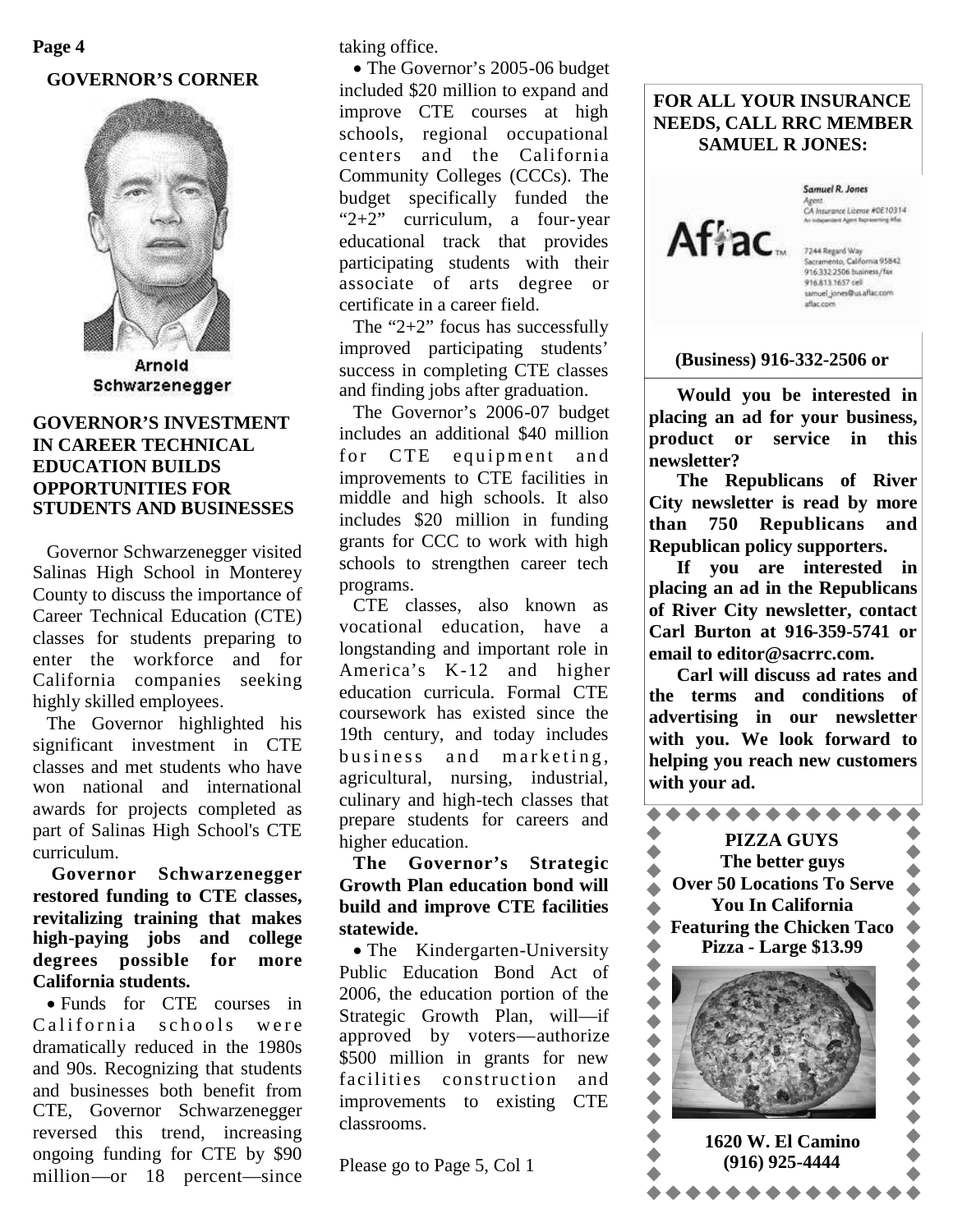#### **GOVERNOR'S INVESTMENT IN CAREER TECHNICAL EDUCATION (Cont.)**

These improvements will benefit the more than 1.3 million California high school students who participate in CTE coursework every year.

Approximately 800 students are enrolled in CTE courses at Salinas High School, which is part of the Mission Trails Regional Occupation Program for Monterey County.

**C T E c l a s s e s p r o v i d e California's businesses with skilled workers, improve student performance and help at-risk students graduate from high school and find a career.**

The California Manufacturers & Technology Association—which includes companies like Intel, Oracle and Verizon—has stated, "we need a technologically trained and highly capable workforce in order to compete in the 21st century global economy."

California's students deserve every opportunity to compete for jobs in key state industries. To achieve this, California is implementing an "industry cluster" approach to CTE classes, focusing coursework in skills needed by local industry.

Numerous studies show that CTE programs improve students' academic achievement, and especially benefit those considered at-risk or disadvantaged. CTE programs have been shown to increase graduation rates and college attendance and improve student earning power.

**On the record: K-12 education funding in the Governor's 2006- 07 budget**

**Ongoing** Initiatives **School Counselors for Grades 7** – **12**

• \$200 million in ongoing Proposition 98 funding to increase the number of school counselors that serve  $7 - 12$ th grade students.

These funds will reduce the student-to-counselor ratio, bringing it to 500:1 in middle schools and 300:1 in high schools.

# **Physical Education Grants**

\$40 million in Proposition 98 funding for ongoing grants to schools to hire new PE instructors. Grants of \$35,000 will be made available to approximately 1,100 schools serving K-8th grades.

#### **Targeted Preschool Initiative**

• \$100 million, pursuant to future legislation, to expand preschool opportunities to children and their families. This includes an increase of \$50 million in one-time funding to the Child Care Facilities Revolving Fund to address facility needs for preschool expansion.

The Governor intends that this expansion should also include quality reforms designed to promote family literacy.

## **K-12 High Speed Network**

\$15.6 million to support the K-12 High Speed Network, providing high-speed, secure internet access to schools.

## **O n e - T i m e I n i t i a t i v e s Physical Education Equipment One-Time Grants**

Up to \$500 million in one-time Proposition 98 funding is available for the purchase of physical education equipment and supplies.

**Instructional Materials One-Time Grants**

\$100 million for the purchase of standards-aligned instructional materials, school and classroom library materials and one-time technology costs.

#### **Individualized High School Exit Exam Administration and Preparation**

• \$75.1 million for the California High School Exit Exam (CAHSEE) Supplemental Instruction Program to provide additional instruction to

pupils who have failed or are at risk of failing the CAHSEE.

• \$5.5 million for school districts to purchase individual intervention materials for students who have failed or are at risk of failing the CAHSEE. These materials will include customized tools to help students and teachers target remediation efforts.

\$5.1 million to provide two additional administrations of the CAHSEE.

## **Mathematics Teacher Pilot Program**

\$1.8 million from one-time Proposition 98 funding for a pilot program to improve the level of mathematics instruction in California by ensuring quality math instructors in secondary schools, and by encouraging upper-level college math majors to enter the teaching profession in school districts with the greatest need.

#### **Mandate Payments**

\$957 million to fund the ongoing cost of state mandated K-12 and Community College programs.

## **Additional Funding**

#### **After School Programs**

\$428 million through Proposition 49 funding for comprehensive after school elementary and middle school programs statewide.

## **School Nutrition**

\$37.8 million in ongoing Proposition 98 funding is set aside to support an increase in the quality of foods served in the School Nutrition Program.

\$3 million in one-time current year Proposition 98 funding for School Breakfast Startup grants.

## **Oral Health Assessments for Kindergartners**

\$4.4 million for schools to administer a new requirement that children entering Kindergarten have oral health assessments.

Please go to Page 6, Col 1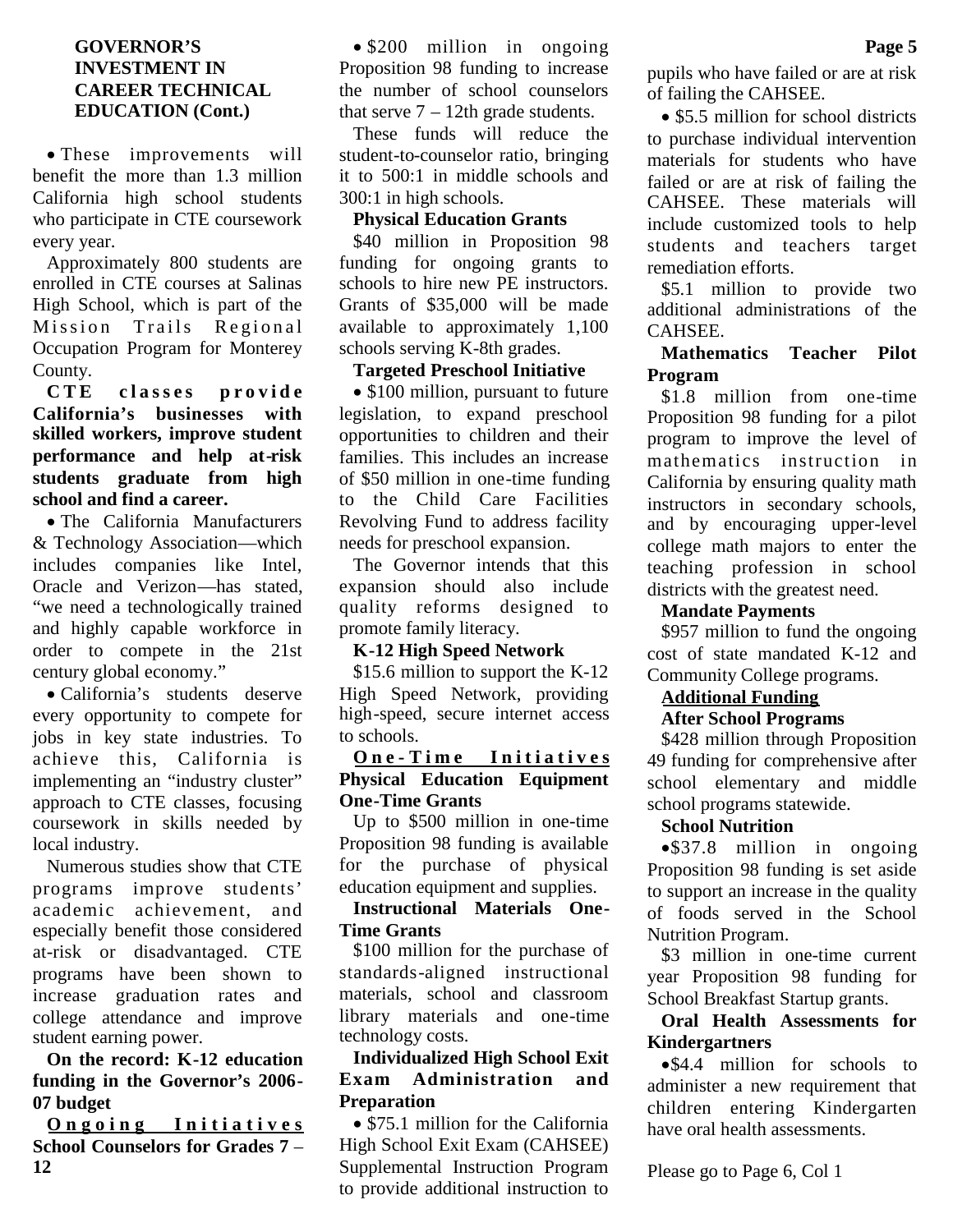# **GOVERNOR'S INVESTMENT IN CAREER TECHNICAL EDUCATION (Cont.)**

The new requirement will ensure that children access needed dental care and promote good oral health.

#### **Healthy Start**

\$10 million for new Healthy Start planning and operations grants.

# **Williams Settlement**

The budget appropriates \$137 million towards the *Williams vs. California* lawsuit settlement, which helps ensure qualified teachers for every student, an end to shortened school calendars for some of the most over-crowded schools, clean and safe school facilities and up-to-date textbooks for each student in core subjects.

#### **CONGRESSMAN DAN LUNGREN'S TOWN HALL MEETINGS**

#### WHEN:

Wednesday, August 16th 7:00 pm - 9:00 pm Galt City Hall 380 Civic Drive Galt, CA 95632

Saturday, August 19th 10 am - Noon Jackson Civic Center 33 Broadway Jackson, CA 95642

Wednesday, August 23rd 7:00 pm - 9:00 pm Fair Oaks Community Clubhouse 7997 California Avenue Fair Oaks, CA 95628

Republicans - show support for Dans hard work and efforts on behalf of the people of Sacramento County, California and the Nation.

Please attend these Town Halls and show your support for Dan.

#### **A MARINE'S STORY**

A United States Marine was attending some college courses between assignments. He had completed missions in Iraq and Afghanistan. One of the courses had a professor who was an avowed atheist and a member of the ACLU.

One day the professor shocked the class when he came in. He looked to the ceiling and flatly stated, "God, if you are real, then I want you to knock me off this platform. I'll give you exactly 15 minutes." The lecture room fell silent. You could hear a pin drop. Ten minutes went by and the professor proclaimed, "Here I am God. I'm still waiting." It got down to the last couple of minutes when the Marine got out of his chair, went up to the professor, and cold-cocked him knocking him off the platform. The professor was out cold. The Marine went back to his seat and sat there, silently. The other students were shocked and stunned and sat there looking on in silence. The professor eventually came to, noticeably shaken, looked at the Marine and asked, "What the hell is the matter with you? Why did you do that?"

The Marine calmly replied, "God was too busy today protecting America's troops who are protecting your right to say stupid things - so He sent me."



# **Page 6 ON THIS DATE IN AUGUST: ON THIS DATE IN AUGUST:**

August 3, 1990 - President George H. W. Bush declares first National American Indian Heritage Month.

August 4, 1965 - Senate Republican Leader Everett Dirksen (R-IL) overcomes Democrat attempts to block 1965 Voting Rights Act; 94% of Republicans vote for landmark civil rights legislation, while 27% of Democrats oppose.

August 5, 1964 - Hispanic American Republican Lt. Everett Alvarez, USN, is shot down in Vietnam, becomes the first U. S. prisoner of North Vietnamese and the longest serving POW in U. S. history.

August 9, 1988 - Lauro Cavazos, the first Hispanic to serve in the ? Cabinet, is nominated by President Ronald Reagan to be Secretary of Education.

August 12, 1982 - Hispanic Republican Faith Evans, the first woman in the nation to serve as U. S. Marshal, is sworn in following appointment by President Ronald Reagan.

August 15, 1988 - President Ronald Reagan addresses the Republican National Convention: "Our Party speaks for human freedom, for the sweep of liberties that are at the core of our existence."

August 18, 1920 - Republican authored 19th Amendment, giving women the vote, becomes part of the Constitution; 26 of the 36 states to ratify had Republican controlled legislatures.

August 29, 1989 - U. S. Rep. Ileana Ros-Lehtinen (R-FL) becomes first Hispanic woman and first Cuban American in Congress.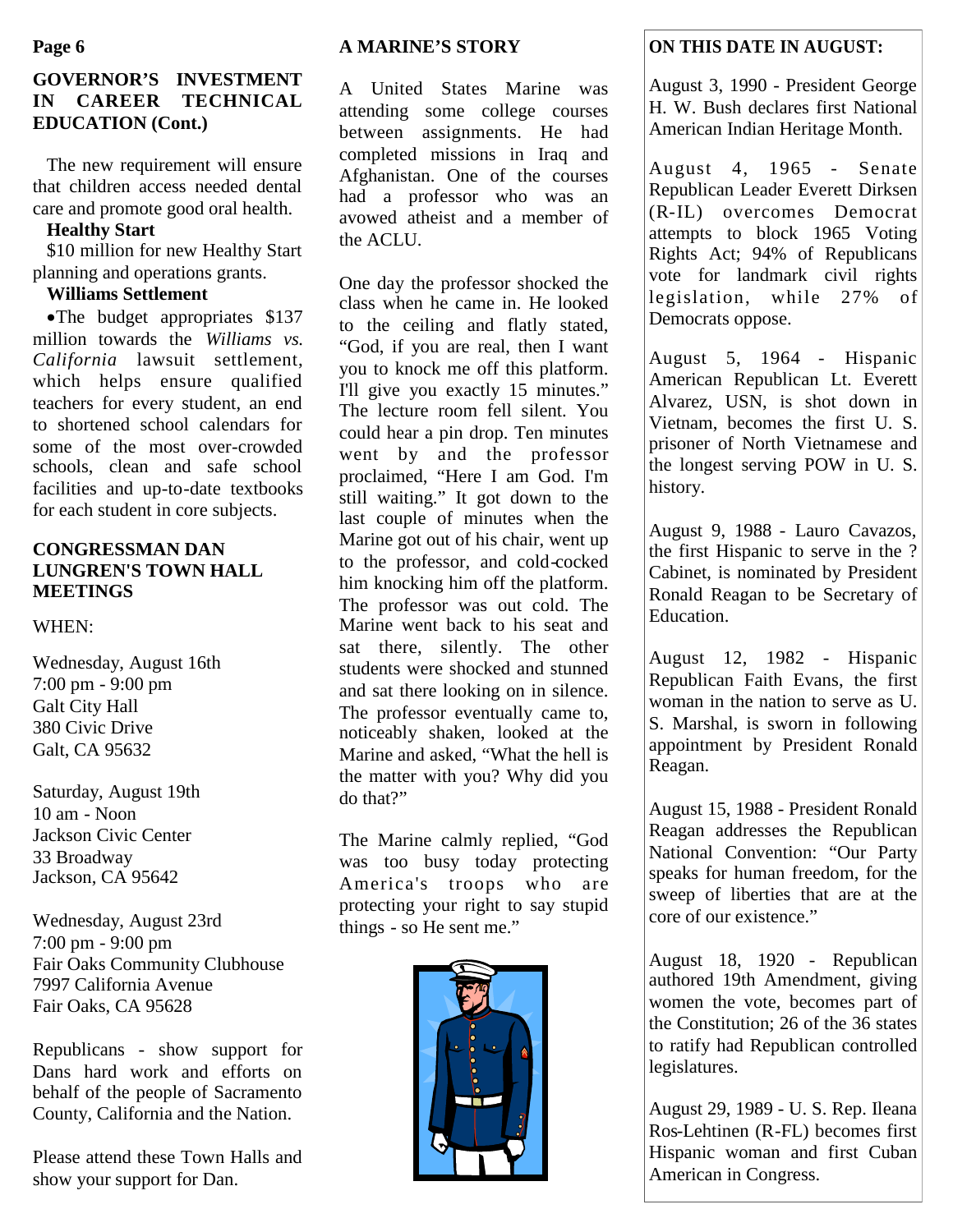#### **THE PRESIDENT'S CORNER**



Carl Burton, President of RRC

Absentee ballots will prove once again to be critical component in this year election of our Republican team members.

During the last election (2004) Republicans of River City bought and used a list of absentee voters from the county register of voters and in the races where candidates made used of the list they were able to win election.

Along with the County and State party we will secure a list of permanent absentee voters so they can be contact and ask to vote for our candidates for both local and statewide offices.

Next we will retrieve on a daily bases the names and address of voters who apply for an absentee ballot from the Sacramento County register of voters.

We will need volunteer phone callers to call both the permanent absentee voters and those individuals who will be out of town on November 7.

And we also may face the challenge from one or more of our candidates to help them mail information to absentee voters.

In order for our Republican team to succeed we need YOU (members Marian Higdon, Alice and Rob Saunders have already been making phone calls) to volunteer your leadership skills and your time and energy to help make telephone calls, become a precinct representative, register new voters, host a block party, help with a postcard campaign, have a lawn sign in your yard and/or write a letter to the newspaper.

The Victory '06 Headquarters are open and ready for you to volunteer. Sacramento Victory '06 Headquarters (Highway 50 & Watt Ave Headquarters) 8880 Cal Center Drive, #290, Sacramento, CA. 95826

Folsom Victory '06 Headquarters (Serving Amado, El Dorado and Eastern Sacramento Counties) 2545 East Bidwell Street, #140, Folsom, California 95630

If you can volunteer some of your time to help visit the web site http://www.sacvictory06.com

Or for more information, please contact me at (916) 485-5741

#### Carl Burton

Sacramento County Republican Victory '06 Chairman PS. Your donation of \$25.00, \$50.00 or \$100.00 to Republicans of River City will help us pay for cost of Absentee Ballot file.

#### **Republicans of River City Board of Directors:**

George Bradshaw, 2<sup>nd</sup> Vice President Robert Evans, Treasurer Betty Axup, Membership Secretary Paul Green, Jr., Past President Florin Ciuriuc, Director William Chan, Director Richard Eigenheer, Director Ed Gorre, Director Marion Higdon, Director Fred Hildebrand, Director Richard LaFontaine, Director Marko Mlikotin, Director Mary Pearson, Director Barbara Sullivan, Director

Carl Burton, President Norman Jachens, 1<sup>st</sup> Vice President

Would you like to contribute to the Republicans of River City newsletter? If so, let us know about it!

Send and email to us at editor@sacrrc.com



**BE A VOLUNTEER FOR THE GOVERNOR**

The election this November may be one of the most critical in the state in many years; we have on the Democrat side a committed liberal who would love to tax and spend like no one in living memory.

You can help. Volunteer to make telephone calls: visit the web site http://www.sacvictory06.com and sign up.

This is YOUR chance to make our state a better place; or this is your chance to help U-Haul empty their lots for all those people fleeing from the tax and spend Democrats.



Volume 2006, Issue 8 P. O. Box 1635 Carmichael, CA 95609-1635

Editor: Robert S. Evans Telephone 359-5741